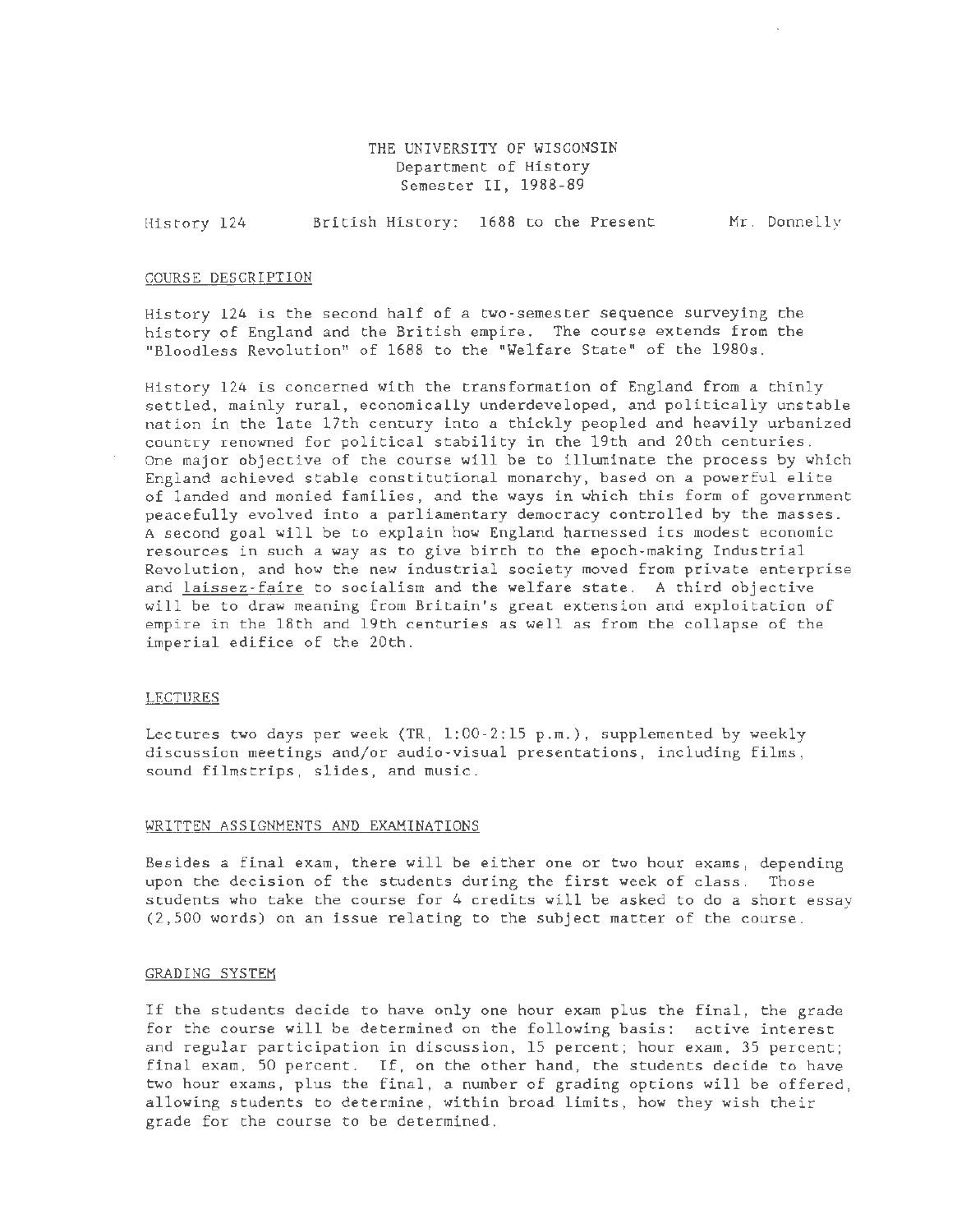## REQUIRED READINGS

 $\sim$ 

Briggs, Asa, Victorian People (Chicago U.P.).

Hay, Douglas, et al., Albion's Fatal Tree: Crime and Society in Eighteenth-Century England (Pantheon Books).

Hobsbawm, E. J., Industry and Empire. Pelican Economic History of England, Vol. 3 (Penguin Books).

Porter, Bernard, The Lion's Share (Longman).

Prall, Stuart E., The Bloodless Revolution: England, 1688 (University of Wisconsin Press).

Webb, R. K., Modern England, 2nd ed. (Harper and Row).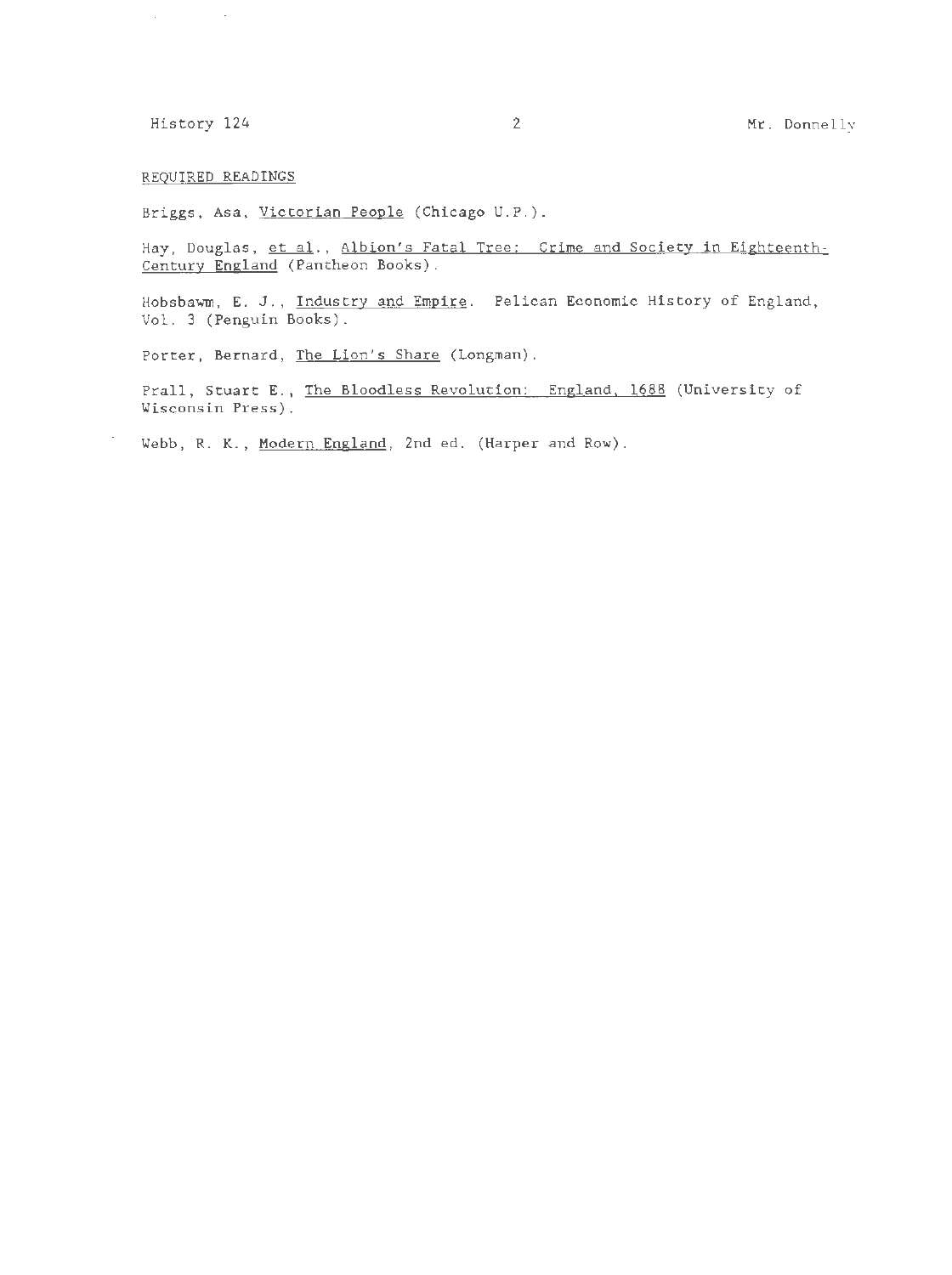## GENERAL COURSE OUTLINE

| Week          | Topic |                                                                |
|---------------|-------|----------------------------------------------------------------|
| $1/23 - 1/27$ | 1.    | Crown and Parliament under the Later Stuarts, 1660-88          |
| $1/30 - 2/3$  | 2.    | The Bloodless Revolution: Defended and Confirmed,<br>1688-1714 |
| $2/6 - 2/10$  | 3.    | Early Eighteenth-Century England, 1714-42                      |
| $2/13 - 2/17$ | 4.    | Scotland, Ireland, and the Empire                              |
| $2/20 - 2/24$ | 5.    | The New Religion and the New Politics, 1770-89                 |
| $2/27 - 3/3$  | 6.    | The Economic Revolution, 1780-1840                             |
| $3/6 - 3/10$  | 7.    | Britain and the French Revolution, 1789-1815                   |
| $3/13 - 3/17$ | 8.    | The Growth of Liberalism and the Triumph of Reform,<br>1815-47 |
| $3/27 - 3/31$ | 9.    | Social Discord and Liberal Consensus, 1830-67                  |
| $4/3 - 4/7$   | 10.   | The Claims of Democracy and Nationality, 1867-1900             |
| $4/10 - 4/14$ | 11.   | Imperialism, 1870-1914                                         |
| $4/17 - 4/21$ | 12.   | Social Reform, 1870-1914                                       |
| $4/24 - 4/28$ | 13.   | Britain and World War I                                        |
| $5/1 - 5/5$   | 14.   | The Interwar Years, 1918-39                                    |
| $5/8 - 5/12$  | 15.   | Great Challenges: War, Socialism, and Prosperity,<br>1940-67   |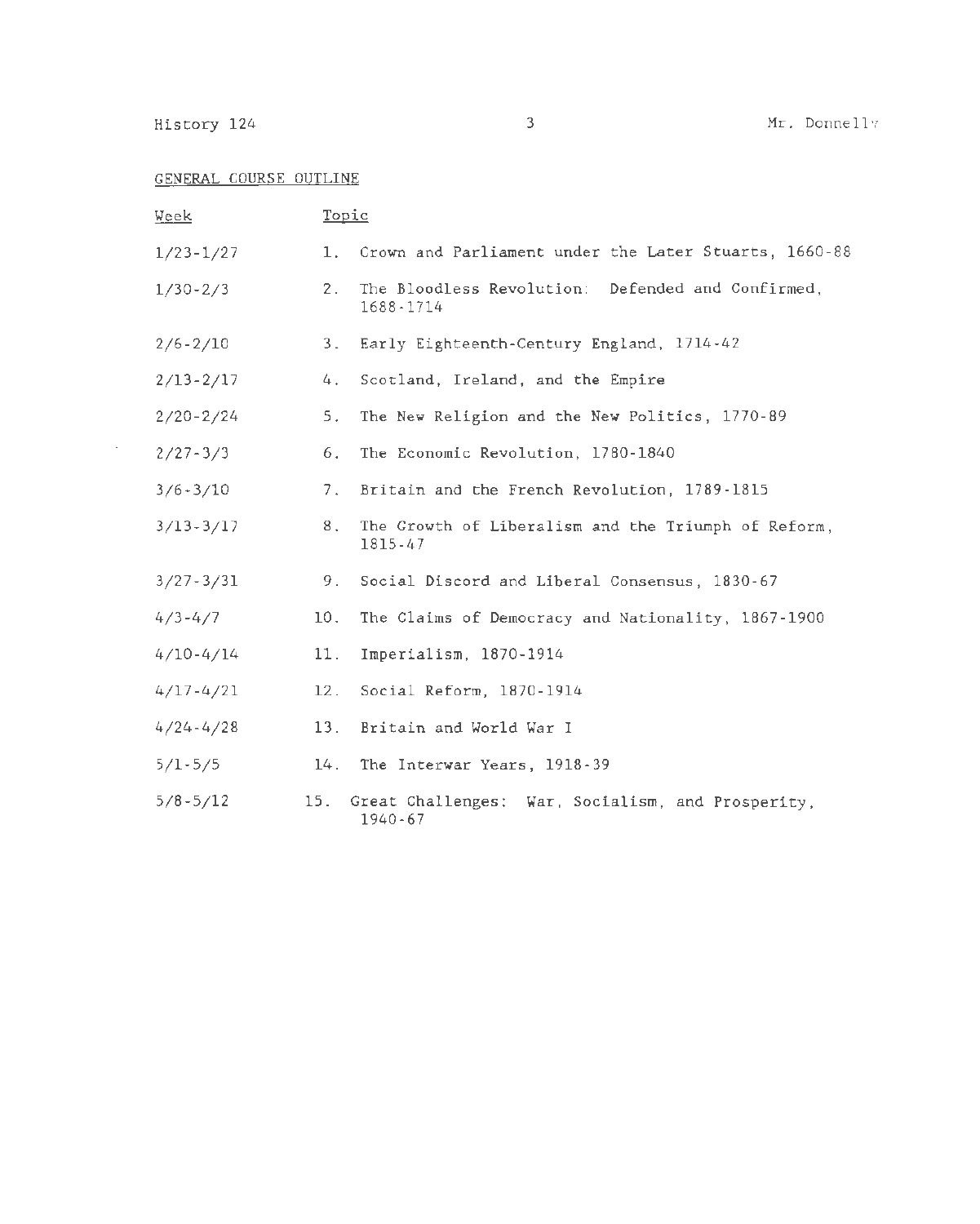UNIVERSITY OF WISCONSIN Department of History Semester II, 1986-87

 $\gamma \rightarrow -$ 

| History 124   | Required Reading                                               | Mr. Donnelly                                                             |
|---------------|----------------------------------------------------------------|--------------------------------------------------------------------------|
| Week          | Topic                                                          | Readings                                                                 |
| $1/23 - 1/27$ | Crown and Parliament under the Later<br>Stuarts, 1660-88       | Prall, 3-165                                                             |
| $1/30 - 2/3$  | The Bloodless Revolution: Defended<br>and Confirmed, 1688-1714 | Prall, 166-293                                                           |
| $2/6 - 2/10$  | Early Eighteenth-Century England,<br>$1714 - 42$               | Webb, $1-32$ , $42-60$ :<br>Hay et a', 17-117                            |
| $2/13 - 2/17$ | Scotland, Ireland and the Empire                               | Webb, $60-69$ , $73-81$ ;<br>Hay et al., 167-308                         |
| $2/20 - 2/24$ | The New Religion and the New Politics,<br>1770-89              | Webb, 32-42,<br>81-101, 119-28                                           |
| $2/27 - 3/3$  | The Economic Revolution, 1780-1840                             | Webb, 102-119;<br>Hobsbawm, 23-108                                       |
| $3/6 - 3/10$  | Britain and the French Revolution,<br>1789-1815                | Webb, 129-51                                                             |
| $3/13 - 3/17$ | The Growth of Liberalism and the<br>Triumph of Reform, 1815-47 | Webb, 152-233;<br>Briggs, 1-139                                          |
| $3/27 - 3/31$ | Social Discord and Liberal<br>Consensus, 1830-67               | Webb, 233-77,<br>296-312; Briggs,<br>140-299; Hobsbawn.,<br>chaps. $6-7$ |
| $4/3 - 4/7$   | The Claims of Democracy and<br>Nationality, 1867-1900          | Webb, 331-45,<br>$358 - 416$ , $426 - 31$ ;<br>Porter, $1-151$           |
| $4/10 - 4/14$ | Imperialism, 1870-1914                                         | Webb, 345-358,<br>431-48; Porter,<br>$152 - 232$                         |
| $4/17 - 4/21$ | Social Reform, 1870-1914                                       | Webb, 448-61,<br>462-75; Hobsbawm,<br>chaps. $8-10$                      |

4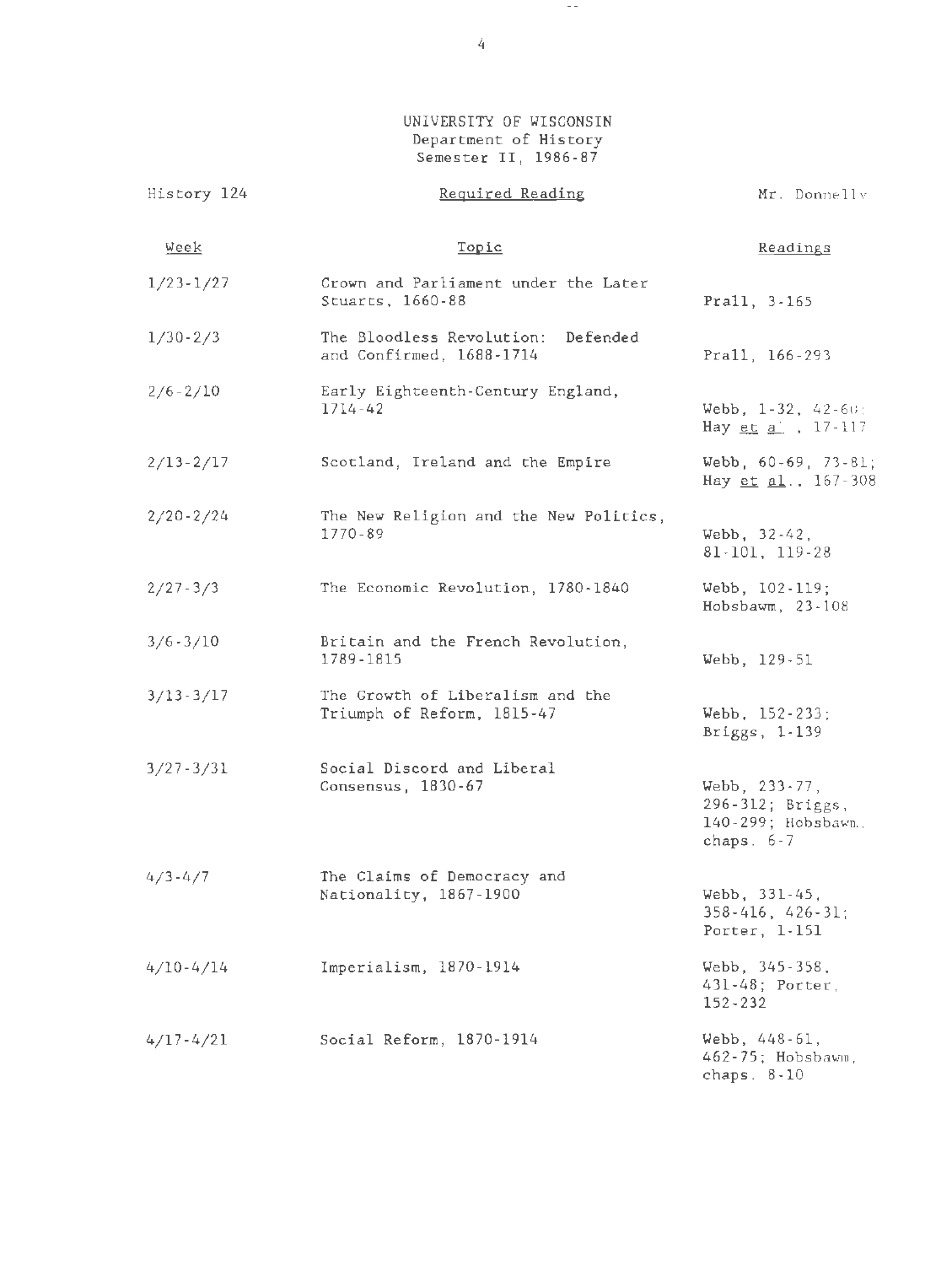| History 124   | REQUIRED READING CONT'D                                      | Mr. Donnelly                                                                            |
|---------------|--------------------------------------------------------------|-----------------------------------------------------------------------------------------|
| $4/24 - 4/28$ | Britain and World War I                                      | Webb, $75 - 502$ ;<br>Porter, 233-58                                                    |
| $5/1 - 5/5$   | The Interwar Years, 1918-39                                  | Webb, $502 - 36$ ;<br>Porter, 259-302;<br>Hobsbawm, $207-48$                            |
| $5/8 - 5/12$  | Great Challenges: War, Socialism,<br>and Prosperity, 1940-67 | Webb, 536-45,<br>$558 - 93:$<br>Porter, $303 - 54$ ;<br>Hobsbawm, 249-93.<br>$313 - 21$ |

 $\mathcal{L}(\mathcal{A})$  and  $\mathcal{L}(\mathcal{A})$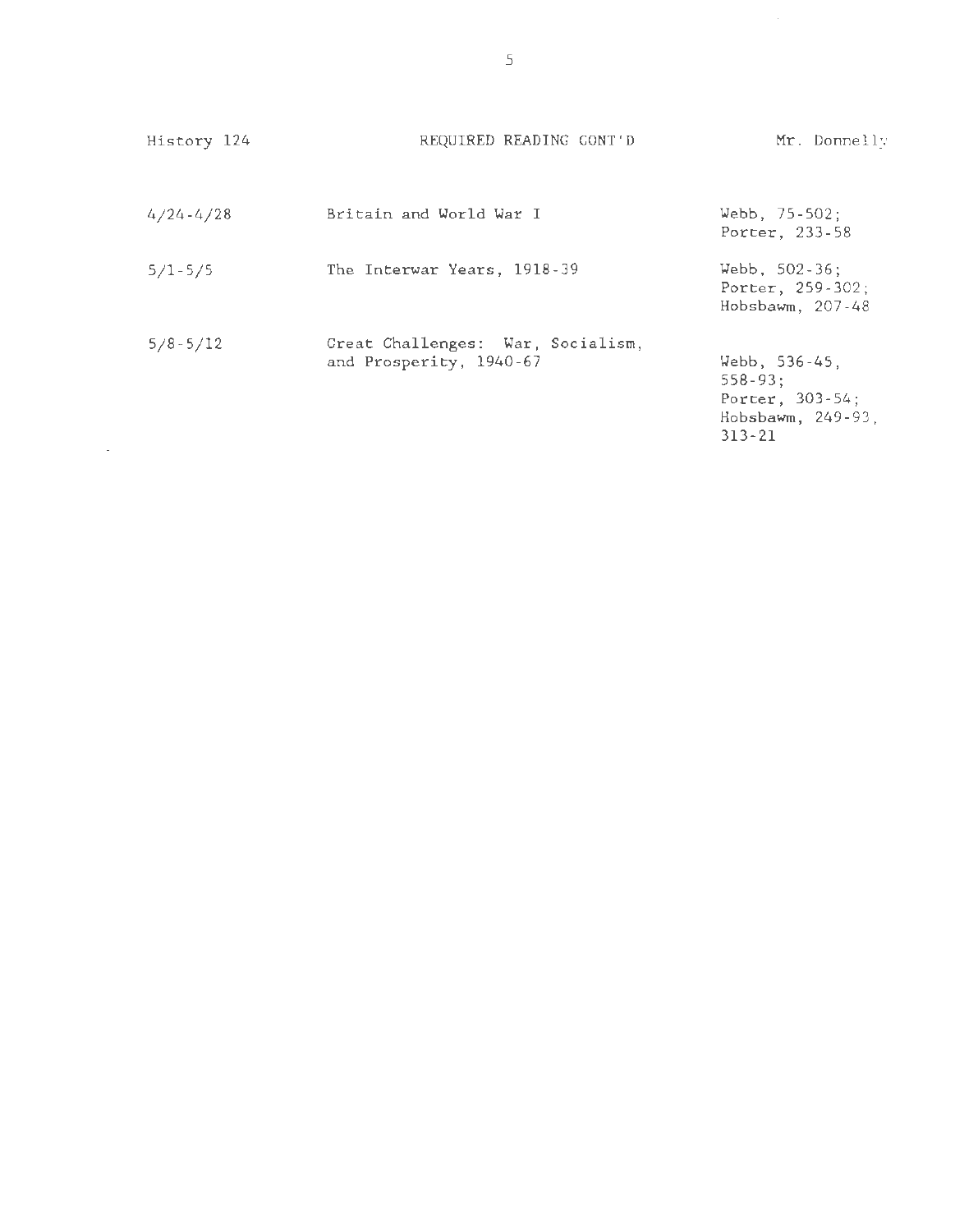## UNIVERSITY OF WISCONSIN Department of History Spring 1989

HISTORY 124

PAPER GUIDELINES MR. DONNELLY

İ

Four-credit students are required to write an analytical essay of some 2,500 words based on the reading of one biography or memoir chosen from the list provided. Choose your topic with care. It is easier to write about something that interests you. Feel free to consult us about selecting a topic or book from the list. The paper is due on the last day of class, May 8. Late papers will not be accepted.

The purpose of the assignment is to develop your reading and writing skills. The topics reflect controversial areas *in* British historiography. The questions listed under each topic are guidelines to assist you in developing a single theme around which you will organize your paper. Consider the questions collectively as ways of defining this theme. In other words, do not select only one question if more than one is provided.

Since each of the topics concerns a controversial issue in British history, authors cited under each topic may well take different or diametrically opposed views. You may even find that the book you have chosen takes a position on a certain subject which challenges the analysis offered in your required reading or by the lecturer or T.A. You might then wish to explain why one argument is more persuasive than the other. But the important thing is that you extract from the book the author's thesis, This is the first step in reading history analytically.

In organizing your paper you might wish to adhere to the following guidelines:

- 1) Discuss briefly the nature and significance of the general topic.
- 2) Select a theme related to this controversial phenomenon, event, or person.
- 3) Identify and describe the author's position on this theme and support your generalizations with examples.
- 4) Assess how convincingly the author has presented his/her position.

Your paper should be no less than 8 pages and no more than 12 pages long, typed and double-spaced. Most standard typewriters will yield about 250 words per page with one-inch margins. If your typewriter does not, adjust the length accordingly.

History *is* a literary as well as an academic discipline and as in all other fields, a clear, precise, and smooth writing style is of the utmost importance. The clarity and sharpness of your thinking about a particular subject is inevitably reflected by how well you express your thoughts on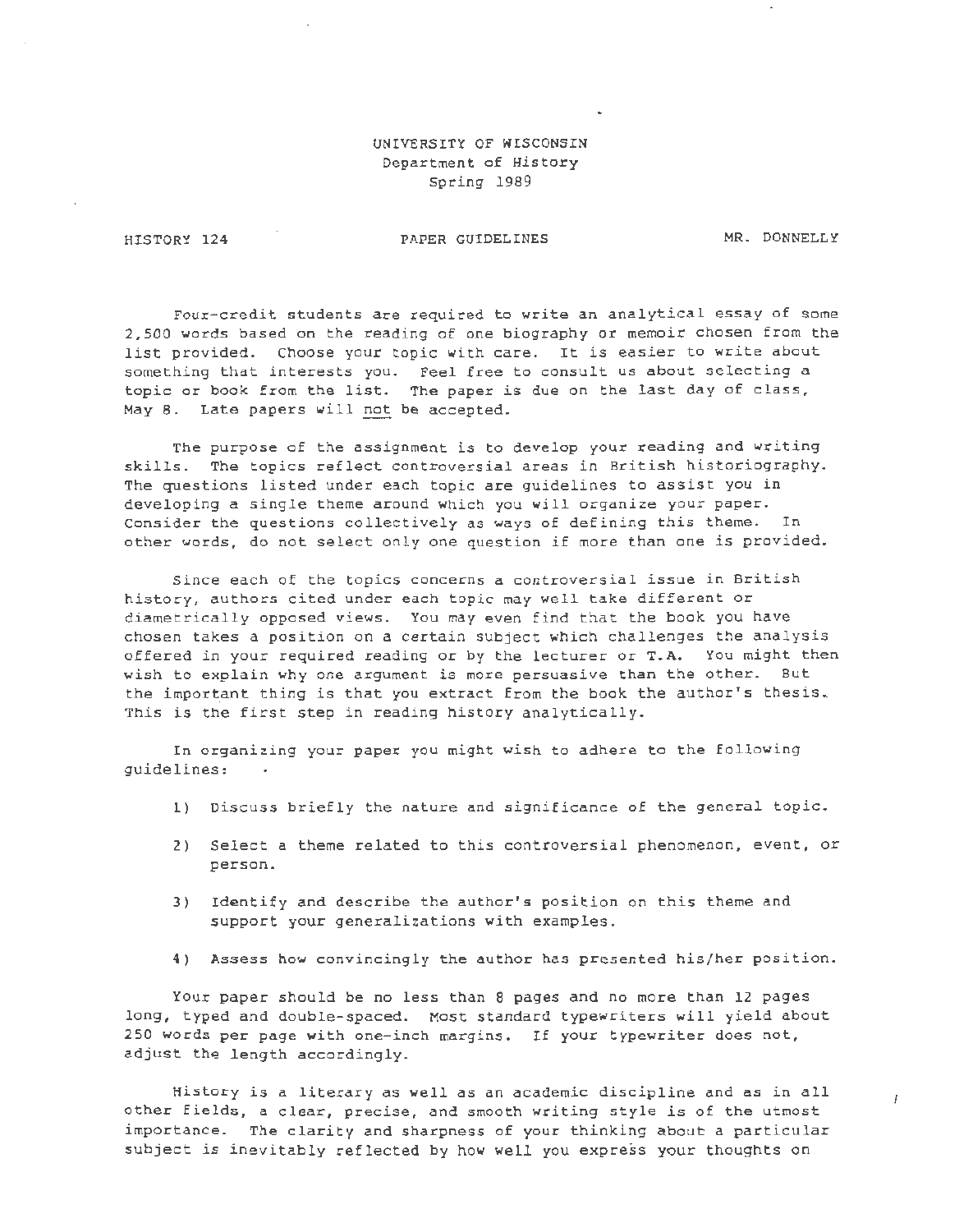## History 124 **Page 2** Page 2 Mr. Donnelly

 $\omega_{\rm{max}} = \omega_{\rm{max}} = 1.1 \pm 0.00$ 

 $\frac{1}{1}$ 

 $\mathbb{I}$ 

 $\frac{1}{4}$  . i

 $\mathcal{L}_{\mathrm{in}}$ 

كالمنافذ والمستردان للقار

 $-1$ 

paper. We are not interested in what you meant to say but in what you actually say. You will only do yourself a disservice by couching your ideas in awkward, imprecise, and unclear prose. No matter how good your writing skills are, there is always room for improvement. A wonderful and concise review of some of the basic rules of good writing can be found in William Strunk, Jr. and E. B. White, The Elements of Style, available at the University Book Store.

Another valuable resource to aid you in developing your writing style is the Writing Lab in 6171 H.C. White. In addition to providing a series of short courses on various aspects of paper writing, the Writing Lab staff will sit down with you individually to assess the strengths and weaknesses of your written work. We would strongly advise you to aim at finishing your paper a week before the due date and then taking it to the Writing Lab for revisions. You might also ask a friend to read your paper to see if you are saying exactly what you mean to say. And also *give* yourself enough time to polish the prose of your first draft.

Do not ignore the conventional scholarly apparatus in your essay. You must footnote 1) direct quotes and 2) the controversial opinions of others, even when you describe them in your own words. Avoid lengthy quotes. Since you are dealing with only one book you can use the following informal method of citation. Within the text place the author's last name and the page number of your reference in parentheses. for example (Prall, p. 15). You might also wish to cite relevant material from your required reading or the lectures, for example (Donnelly, month/day).

Give your paper a title which suggests the theme you are examining and make sure you have offered the full title of the book you have chosen in your first paragraph.

Spelling mistakes are intolerable. Keep a dictionary at hand when you do your final draft.

One last reminder -- do not judge a book by the number of pages it contains. It is sometimes easier to read a long book than a turgid, jargon-loaded short one. Perhaps the most entertaining book on the list of paper topics is Robert Blake's Disraeli, a modest tome of over 600 pages. Consult us for suggestions of what are "good reads," but remember, there is no accounting for taste.

Having said all this, *it* may seem merciless to then tell you to have fun with the papers. For many of us the writing process serves to crystallize and sharpen our thinking, and thinking can be a very enjoyable process. Remember the words of Dorothy Parker: "I hate writing but I love having written."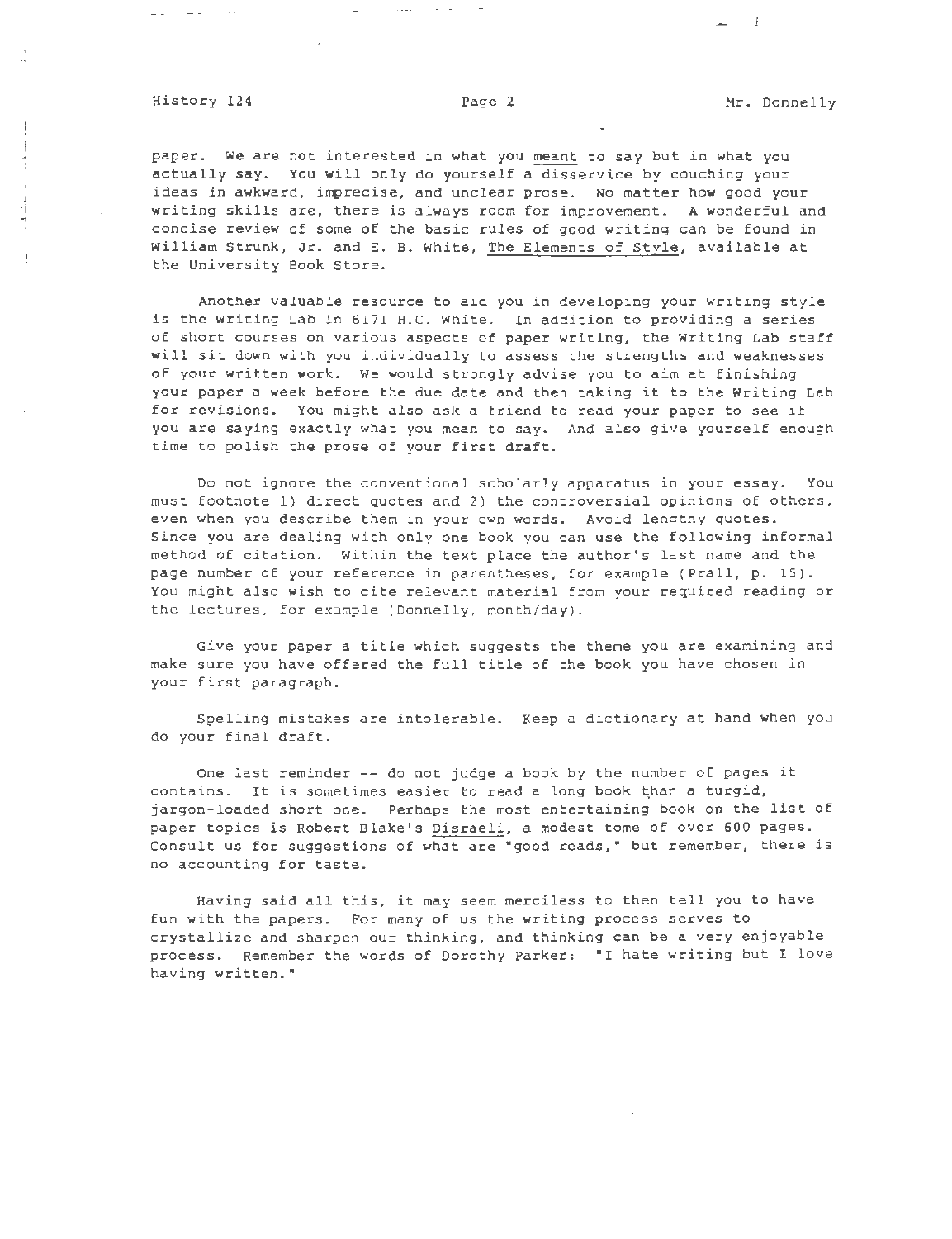Sem II - 1989

Suggested Paper Topics, 1688-1840

1. The Revolution of 1688: Explore the extent to which the personalities and policies of James II and William of Orange brought about the revolution. Was William justified in assisting disaffected Englishmen in the overthrow of the hereditary monarch James? How do you account for James's tragedy? Can his failure be attributed to his own willful blunders, or were other forces at work against him? Was James a tyrant? Was William a liberator?

> Maurice Ashley, James II (1977) S.B. Baxter, William III (1966) J.P. Kenyon, Robert Spencer, Earl of Sunderland (1958) John Miller, James II: A Study in Kingship (1978) Lucille Pinkham, William III and the Respectable Revolution (1954) F.C. Turner, James II (1948)

2. Early eighteenth century political stability: Was the source of stability the fact that Britain was a one-party state? Where did effective authority rest -- with the king or with his ministers? How do you account for Walpole's ascendancy? What factors created and/or inhibited the emergence of an effective opposition party?

> H.T. Dickinson, Bolingbroke (1970) H.T. Dickinson, Walpole and the Whig Supremacy (1976) R. Hatton, George I (1979) Betty Kemp, Sir Robert Walpole (1976) J.H. Plumb, Sir Robert Walpole (2 vols., 1956, 1960)

3. George III and the constitution: Did the king really intend to undermine the powers of parliament so as to enhance monarchical authority? How did this perception lead to political unrest in America, Ireland, and Britain? How do you account for the development of a parliamentary opposition? Did it emerge as part of a struggle for ideals and principles, or was it part of a scramble for power and office?

> S. Ayling, The Elder Pitt, Earl of Chatham (1976) John Brooke, King George III (1972) John W. Derry, Charles James Fox (1972) R.J.S. Hoffman, The Marguis: A Study of Lord Rockingham, 1730-1782 (1975) Richard Pares, George III and the Politicians (1954) P.D.G. Thomas, Lord North (1976)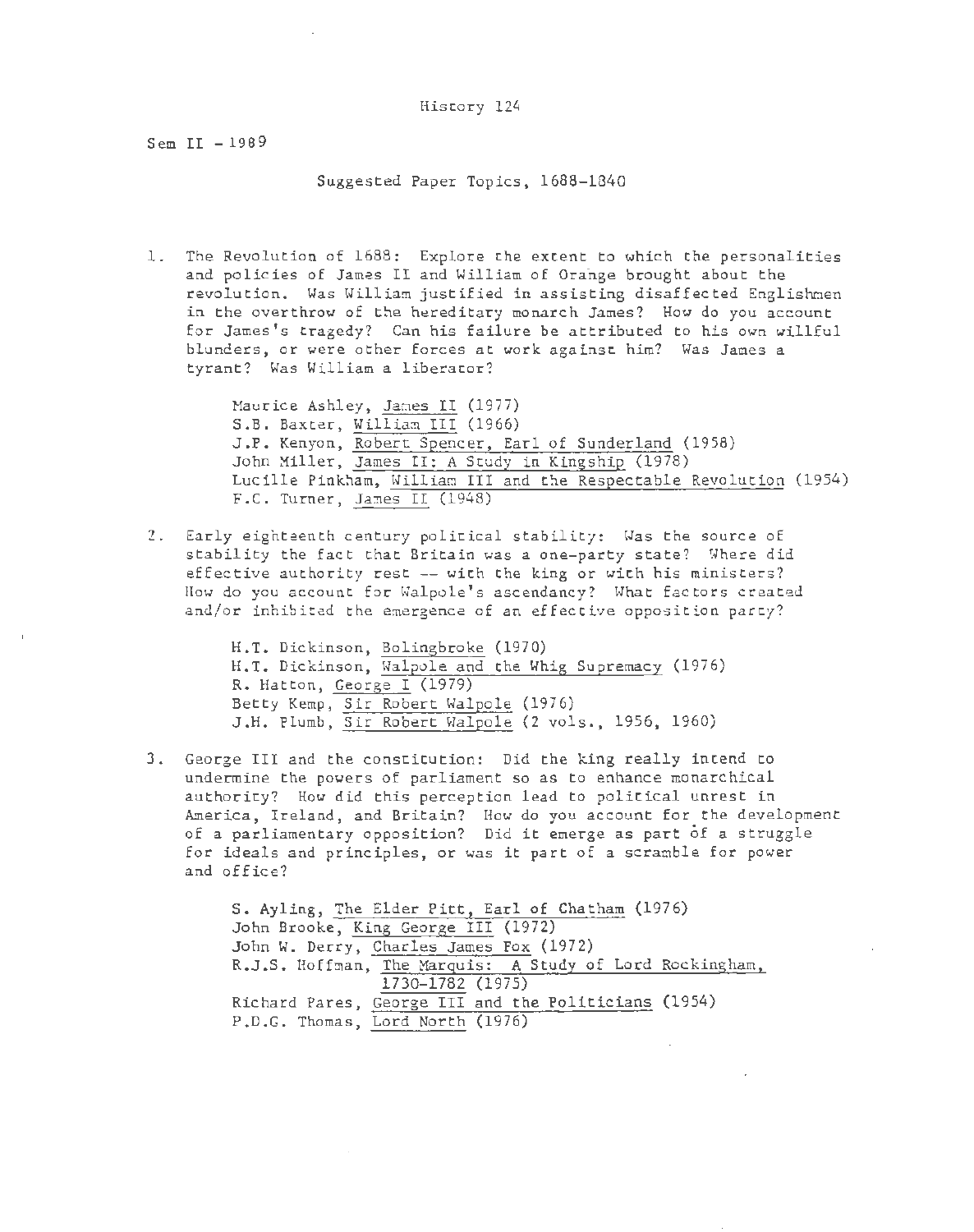4. The Evangelicals: How do you account for the emergence of this brand of religious enthusiasm? How significant was it? What areas of public policy did it affect? Was it a force for change or a counterrevolutionary movement?

> J. Baker, John Wesley and the Church of England (1970) M.L. Edwards, John Wesley and the Eighteenth Century (1933) E. M. Forster, Harianne Thornton (1956) R. Furneaux, William Wilberforce (1974) M. Gladys Jones, Life of Hannah More (1952) Standish Meacham, Henry Thornton of Clapham, 1763- 1815 (1963) John Pollock, Wilberforce (1974) 0. Warner, Wilberforce and His Times (1962)

5. The radical challenge: How do you account for the emergence of political radicalism in the last quarter of the eighteenth century? How would you describe or define this radicalism? What were the ideals, principles, issues, or events that provoked the radicals to action? How revolutionary were their aims, and how serious was the threat which they posed to the established order?

> J. Bronowski, William Blake and the Age of Revolution (1972) David Freeman Hawke, Paine (1974) Peter Marshall, William Godwin (1984) Raymond Postgate, That Devil Wilkes (1929, rev. ed. 1956) George Rude, Wilkes and Liberty (1962) John W. Osborne, John Cartwright (1972) D.O. Thomas, The Honest Hind: The Thought and Work of Richard Price (1977) Claire Tomalin, The Life and Death of Mary Hollstonecraft (1974)

6. The new entrepreneurs: What kind of men were responsible for the transformation of the British economy in the eighteenth and early nineteenth centuries? To what did they owe their success? What new values did they espouse? How were they changing the lives of millions of English men and women?

> H.W.E. Dickinson, Matthew Boulton (1937) R.S. Finton and A.P. Wadsworth, The Strutts and the Arkwrights, 1758-1830 (1958) M.W. Flinn, Men of Iron: The Crowleys in the Early Iron Industry (1962) R.A.C. Parker, Coke of Norfolk: A Financial and Agricultural Study, 1707-1842 (1975) W.G. Rimmer, Marshalls of Leeds (1960) B. and H. Wedgwood, The Wedgwood Circle, 1730-1897 (1980)

 $\mathbf{r}$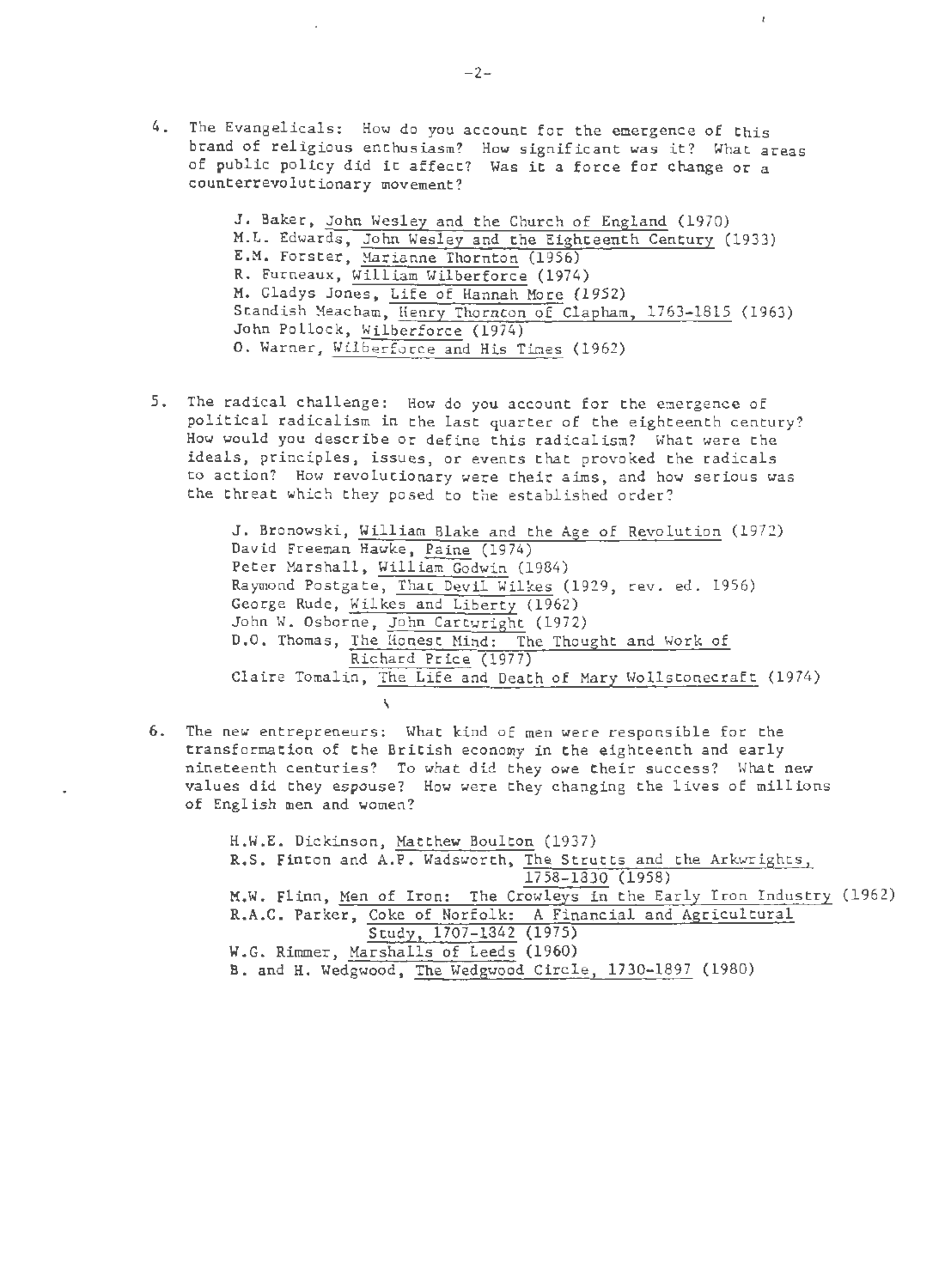7. The social radicals: Was the industrial revolution a mixed blessing? What were the social costs of transforming the English economy? What proposals were advanced to minimize costs?

> Samuel Bamford, Passages in the Life of a Radical (1841) G.D.H. and M. Cole, The Opinions of William Cobbett (1944) Cecil Driver, Tory radical: The life of Richard Oastler (1946) R.G. Kirby and A.E. Nusson, The Voice of the People: John Doherty, 1798-1854: Trade Unionist, Radical and Factory Reformer (1976) J.F.C. Harrison, Quest for the New Moral World: Robert Owen and the Owenites in Britain and America (1969) John Stuart Mill, On Bentham and Coleridge, with an introduction by F.R. Leavis (1967) John W. Osborne, William Cobbett: His Thought and His Times (1966) Mary Thale, ed., The Autobiography of Francis Place (1972) Iowerth Prothero, Artisans and Politics in Early 19th-century London: John Gast and His Times (1979)

-3-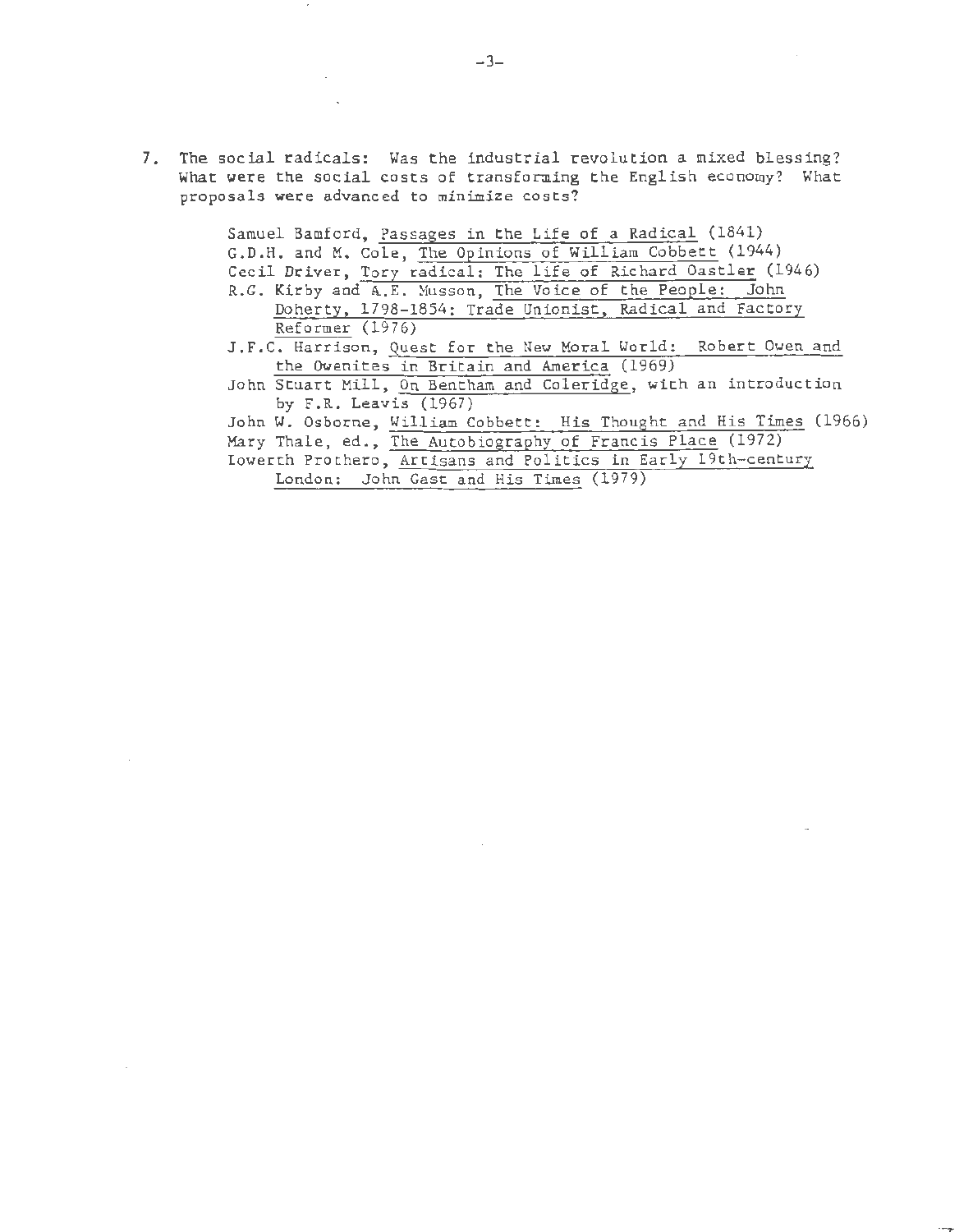Suggested Paper Topics, 1840-present

1. From Tory to Conservative: Discuss the transformation of the Tory party of Robert Peel into the Conservative party of Derby and Disraeli. What effect did the split in the Tory party have on British politics in the mid-19th century? Who was to blame for this split? Assess the political acumen of Peel, Disraeli or Derby.

> Robert Blake, Disraeli (1966) Norman Gash, Sir Robert Peel (1972) W.O. Jones, Lord Derby and Victorian Conservatism (1956) Robert Stewart, The Politics of Protectionism: Lord Derby and the Protectionist Party (1971)

2. The challenge from Ireland: Discuss the intrusion of Irish affairs into Westminster politics. How did O' Connell or Parnell contribute to the development of British political parties? What were the Irish grievances and the remedies proposed? Why did such solutions provoke resistance in England?

> F.S.L. Lyons, Charles Stewart Parnell (1977) Angus Macintyre, The Liberator: Daniel O'Connell and the Irish Party (1977)

3. The Chartists: How do you explain the emergence and decline of Chartism in the 1830s and 1340s? What was the Chartist program? What kind of people became involved in the movement? Were their aims revolutionary or reformist?

> Thomas Cooper, The life of Thomas Cooper, Written by Himself (1872) William Lovett, The Life and Struggles of William Lovett.... (1376) A. Plummer, Bronterre: A Political Biography of Bronterre O'Brien, 1804-1864 (1971) D. Read and E. Glasgow, Feargus O'Connor: Irishman and Chartist (1961) David Williams, Life of John Frost (1939)

4. The Victorians: Can you define a particular Victorian ethos? How does the subject of the biography you have chosen exemplify this ethos?

> Robert Blake, Disraeli (1966) Herman Ausubel, John Bright : Victorian Reformer (1966) John Clive, Macaulay: The Making of an Historian (1974) E.J. Feuchtwanger, Gladstone (1976) Gordon S. Haight, George Eliot (1968)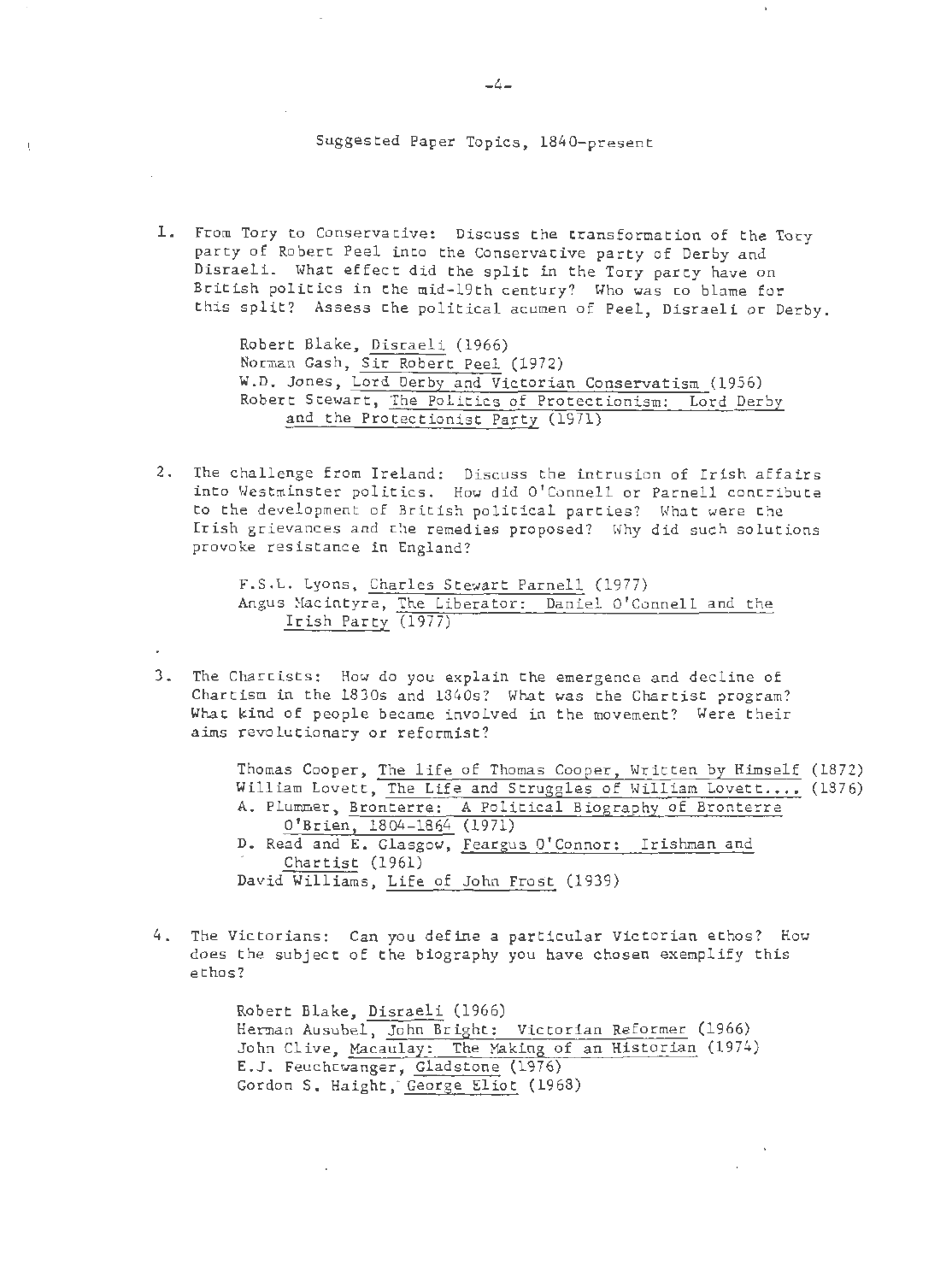Sir Philip Magnus, Gladstone (1954) J.D.Y. Peel, Herbert Spencer: The Evolution of a Sociologist (1971) Keith Robbins, John Bright (1979) John M. Robson, The Improvement of Mankind: The Social and Political Thought of John Stuart Mill (1968) Alan Ryan, John Stuart Mill (1970) Robert K. Webb, Harriet Martineau: A Radical Victorian (1960) Cecil Woodham-Smith, Florence Nightingale (1950)

 $\frac{1}{2}$ 

5. Labour finds a voice: How do you account for the aggressiveness of the working class and its champions through trade unionism, politics, or socialist movements in the late nineteenth and early twentieth centuries? How did the conditions of the time foster such assertiveness? What challenge did Labour pose to the established order? What were their grievances and aims? Were they revolutionary or reformist?

> Margaret Cole, Growing Up into Revolution (1926) Michael Foot, Aneurin Bevan (vol. 1, 1962) Yvonne Kapp, Eleanor Marx (2 vols., 1972) Jenny Lee, My Life with Nye (Aneurin Bevan) (1980) Tom Mann, Memoirs (1967) David Marquand, Ramsay MacDonald (1977) Hannah Mitchell, The Hard Way Up (1977) K.O. Morgan, Kier Hardie (1967) Kelly Muggeridge and Ruth Adam, Beatrice Webb (1967) Sheila Rowbotham, A New World for Women: Stella Brown (1977) Ben Tillett, Memories and Reflections (1931) Dona Torr, Tom Mann and His Times (1956) Beatrice Webb, My Apprenticeship (1926)

6. Lloyd George: Was he a statesman or an opportunist? Was he an asset or a detriment to the Liberal party?

> John Campbell, Lloyd George: The Goat in the Wilderness (1977) John Grigg, The Young Lloyd George (1976) John Grigg, Lloyd George: The People's Champion (1978) Tom Jones, Lloyd George (1951) Kenneth 0. Morgan, Lloyd George (1974) Peter Rowland, Lloyd George (1976)

7. The impact of World War I: Discuss the shock produced by the Great War at home or at the front. Why can it be said that August 1914 was the end of an era, of a way of life never to be retrieved? What lessons did survivors learn from the war?

> Enid Bagnold, Diary Without Dates (1918) Vera Brittain, Testament of Youth (1933) Robert Graves, Good-bye to All That (1929) Christopher Hassall, Rupert Brooke (1964) Siegfried Sassoon, Memoirs of an Infantry Officer (1967) Siegfried Sassoon, Siegfried's Journey, 1916-20 (1946)

 $-5-$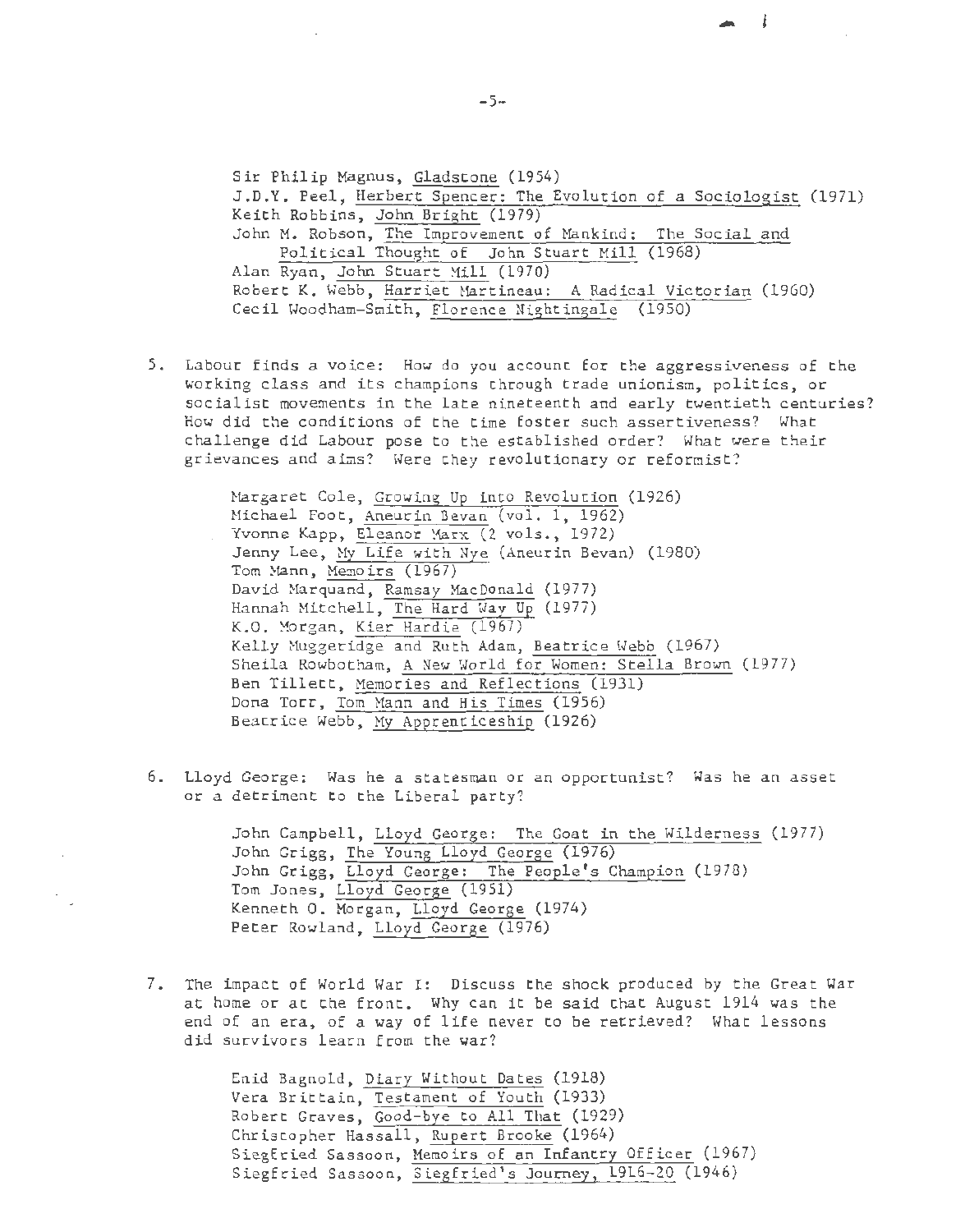8. British fascism: How do you explain the emergence of a fascist movement in Britain in the 1930s? Hhat does Mosley's life tell us about the fascist appeal? Why should Mosley, who began in the Labour party, have opted for a fascist solution to Britain's problems?

> James Drenna, Oswald Mosley and British Fascism (1976) Oswald Mosley, My Life (1968) Robert Skildelsky, Oswald Mosley (1978)

9. Winston Churchill: How do you account for his greatness? What were his principles, his beliefs? How do you account for his political longevity?

> Charles Eade, ed., Churchill by His Contemporaries (1953) R.R. James, Churchill: A Study in Failure, 1900-39 (1970) Henry Pelling, Churchill (1974) A.J.P. Taylor et. al., Churchill Revised: A Critical Assessment (1969)

- 4

10. Labour since 1945: What were the achievements and failures of the Labour party? What went wrong? Was the promise of Labour betrayed by the politicians? Can the Labour party recover its former preeminence in the 1980s, or is it a victim of the conservative Thatcher revolution? Is the division between the left and the right within the party a source of strength or weakness?

> John Campbell, Roy Jenkins: A Biography (1983) G.M.F. Drower, Neil Kinnock: The Path to Leadership (1984) Paul Foot, The Politics of Harold Wilson (1968) Kenneth Harris, Atlee (1982) Robert Harris, The Making of Neil Kinnock (1984) Simon Haggart and David Leigh, Michael Foot: A Portrait (1981) Peter Kellner and Christopher Hitchen, Callaghan: The Road to Number Ten (1976) Bruce Reed and Geoffrey Williams, Denis Healy and the Policies of Power (1971) Philip Williams, Hugh Gaitskell Harold Wilson, The Labour Government, 1964-71 (1971) Michael Foot, Aneurin Bevan, val. 2 (1974) Bernard Donoughue and  $G.W.$  Jones, Herbert Morrison (1973)

 $-6-$ 

(

(